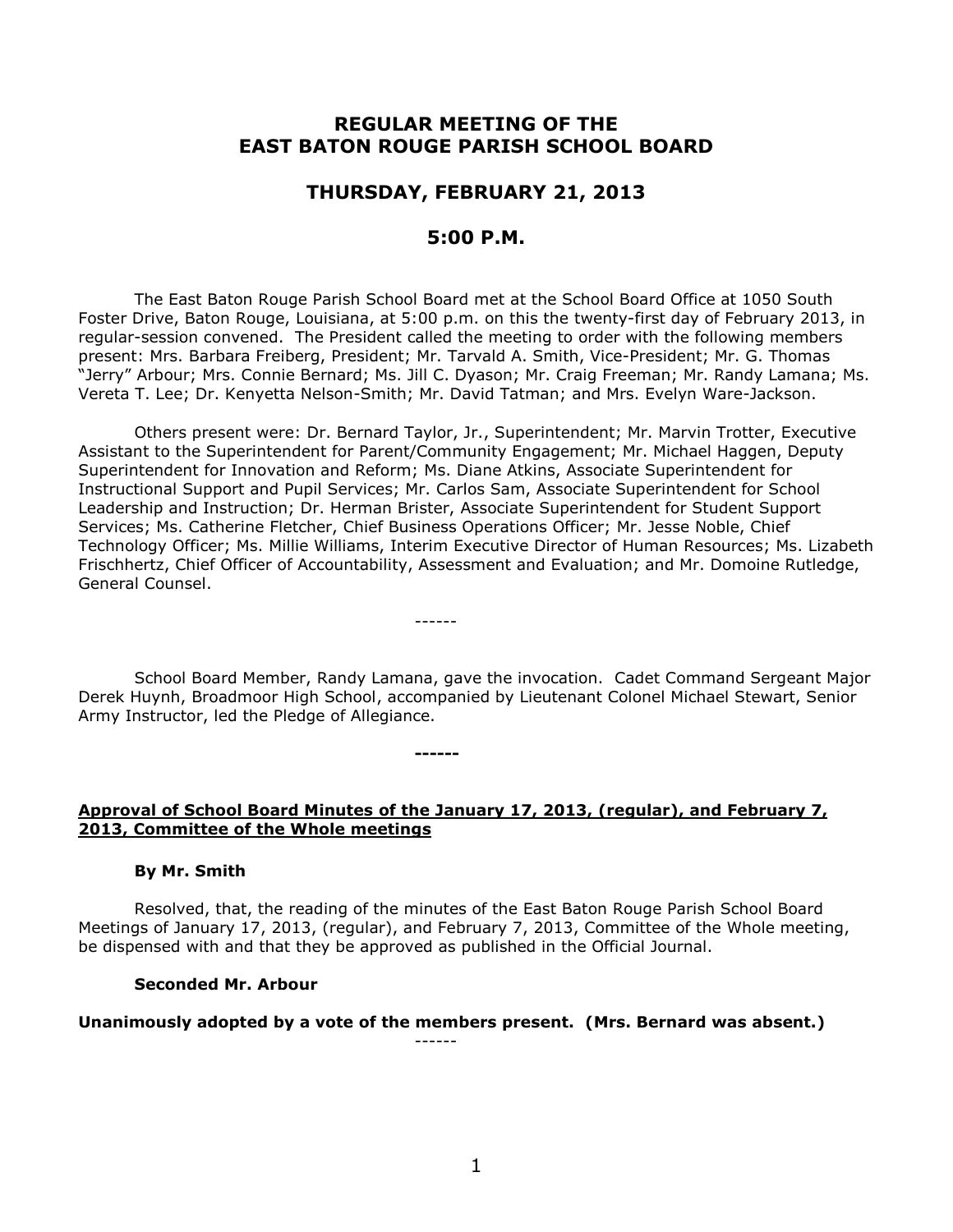## **Adoption of Resolution Proclaiming the Month of February 2013, as "National Magnet School Month"**

## **By Mrs. Freiberg**

Resolved, That, the East Baton Rouge Parish School Board does hereby adopt a resolution proclaiming the month of February 2013, as "National Magnet School Month." **(A copy of the Resolution has been marked "Official Copy" and placed in the files of the Board.)**

## **Seconded by Mrs. Bernard**

**Unanimously adopted by a vote of all the members.**

**------**

## **Adoption of Resolution Proclaiming the Month of March 2013, as "Music in our Schools Month"**

## **By Ms. Ware-Jackson**

Resolved, That, the East Baton Rouge Parish School Board does hereby adopt a resolution proclaiming the month of March 2013, as **"Music in our Schools Month." (A copy of the Resolution has been marked "Official Copy" and placed in the files of the Board.)**

**Seconded by Mr. Smith**

**Unanimously adopted by a vote of all the members.**

**Unanimously adopted by a vote of the members present. ( absent.)**

**------**

## **Approval of Consent Agenda Items**

## **By Dr. Nelson-Smith**

Resolved, that, the East Baton Rouge Parish School Board does hereby approve the Consent Agenda items.

**Seconded by Mrs. Freiberg**

**Unanimously adopted by a vote of all the members.**

**------**

*The following items were approved as part of the Consent Agenda:*

**------**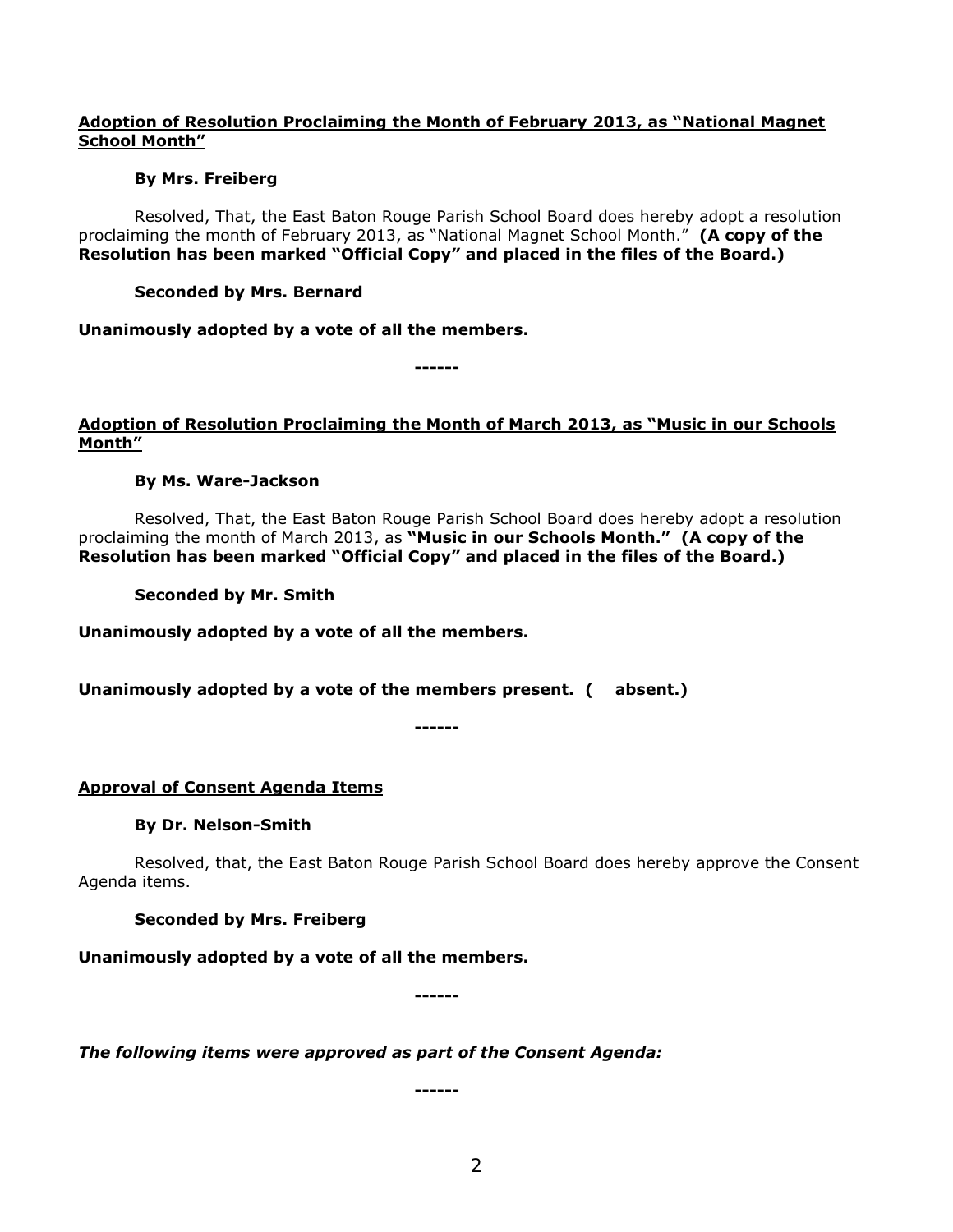### **Items approved by the Committee of the Whole for recommendation to the Board:**

Acceptance of a recommendation by Mr. Domoine Rutledge, General Counsel, in the matter of: Willie Carney v. EBRPSB d/b/a EBRPSS and Eddie Randolph, Docket No.: 593,290, Section 23, 19th JDC, Parish of East Baton Rouge.

Acceptance of the recommendation by Mr. Domoine Rutledge, General Counsel, East Baton Rouge Parish School Board, in the matter of: Chester Wyles v. East Baton Rouge Parish School Board, Suit No.: 08-22030, OWC, District 5.

Approval of Option #2 as a swing space for the Lee High School faculty and students. The Board also reserves the right to rename Valley Park.

Approval of a Lease Contract Renewal between The Federal Aviation Administration (FAA) and the East Baton Rouge Parish School Board for a Low Level Windshear Alert System for the period of October 1, 2013, through September 30, 2028.

Approval of an agreement between the East Baton Rouge Parish School Board and Layne Heavy Civil, Inc. for full access and temporary use of a portion of the north parking lot at Lee High School until May 22, 2013.

Approval of a contract between the East Baton Rouge Parish School System and ECRA Group, for professional development services, including data analysis and reporting as part of a Comprehensive Assessment Program, for the Catholic Diocese of Baton Rouge, using Title II allocations in the amount of \$14,000.00 for the period of January – June, 2013.

Approve the renewal of the Retirement Manager Agreement with VALIC Retirement Services Company through June 30, 2015.

Approval of the following grants under \$50,000.00: (a) The Junior League of Baton Rouge Community Assistance Grant, \$1,600.00. (Recipient: Ms. Ashley Rodrigue, Teacher at Scotlandville Elementary School), (b) The Greater Baton Rouge Area Realtors Association Teachers' Grant, \$1,955.00. (Recipient: Ms. Katherine Coldwell, teacher at Twin Oaks Elementary - \$955.00 and Jamie Noel, teacher at Sherwood Middle School - \$1,000.00), and (c) The Target Field Trip Grants, \$1,400.00. (Recipient: Mark Zweig, a science teacher at Glasgow Middle School - \$700.00 and Genedi Shamburger, a French teacher at Woodlawn High School - \$700.00).

------

**------**

### *END OF CONSENT AGENDA ITEMS*

**Authorization to Advertise, Accept Low Bid Meeting Specifications and Award Contract for Tax Plan Program Manager**

### **By Mr. Smith**

Resolved, that, the East Baton Rouge Parish School Board does hereby authorize staff to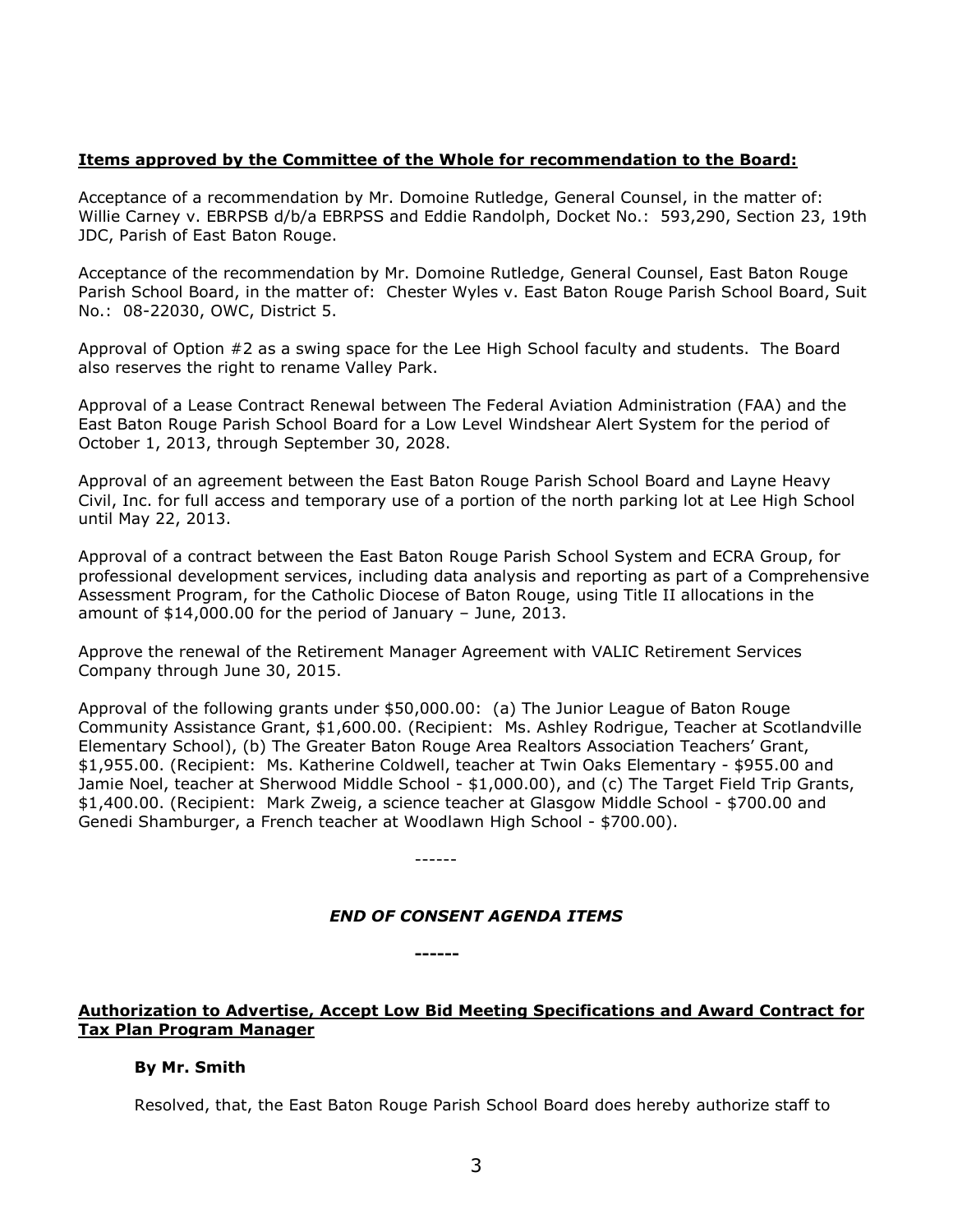advertise, accept the low bids meeting specifications and make the award of a contract for the request proposals for the provision of Tax Plan Program Manager services.

## **Seconded by Mr. Lamana**

### **Discussion followed.**

#### **The following substitute motion was made.**

### **By Mrs. Bernard**

Resolved, that, the East Baton Rouge Parish School Board does hereby authorize Superintendent Taylor and Board President Tatman to negotiate and execute an extension of the present contract with CSRS/Garrard Program Management for five (5) years.

#### **Seconded by Ms. Dyason**

#### **Discussion continued.**

### **A "friendly amendment" was offered by Ms. Ware-Jackson.**

The contract should include the following language:

Require CSRS/Garrard Program Management to make a "good faith" effort to increase DBE/WDBE participation

Require CSRS/Garrard Program Management to make a "good faith" effort to save the East Baton Rouge Parish School System dollars

An incentive/disincentive to be tied to accountability

### **The "friendly amendment" was accepted by the originator and seconder.**

### **Discussion continued.**

#### **Call the Question**

#### **By Ms. Dyason**

Resolved, That, the East Baton Rouge Parish School Board does hereby limit debate on the motion by calling for a vote on the question.

### **The vote on "call the question" was as follows:**

- **Yeas: (8) Mrs. Bernard, Ms. Dyason, Mr. Freeman, Mrs. Freiberg, Dr. Nelson-Smith, Mr. Tatman, and Ms. Ware-Jackson Nays: (3) Mr. Arbour, Mr. Lamana, and Mr. Smith Abstained: (0) None**
- **Absent: (0) None**